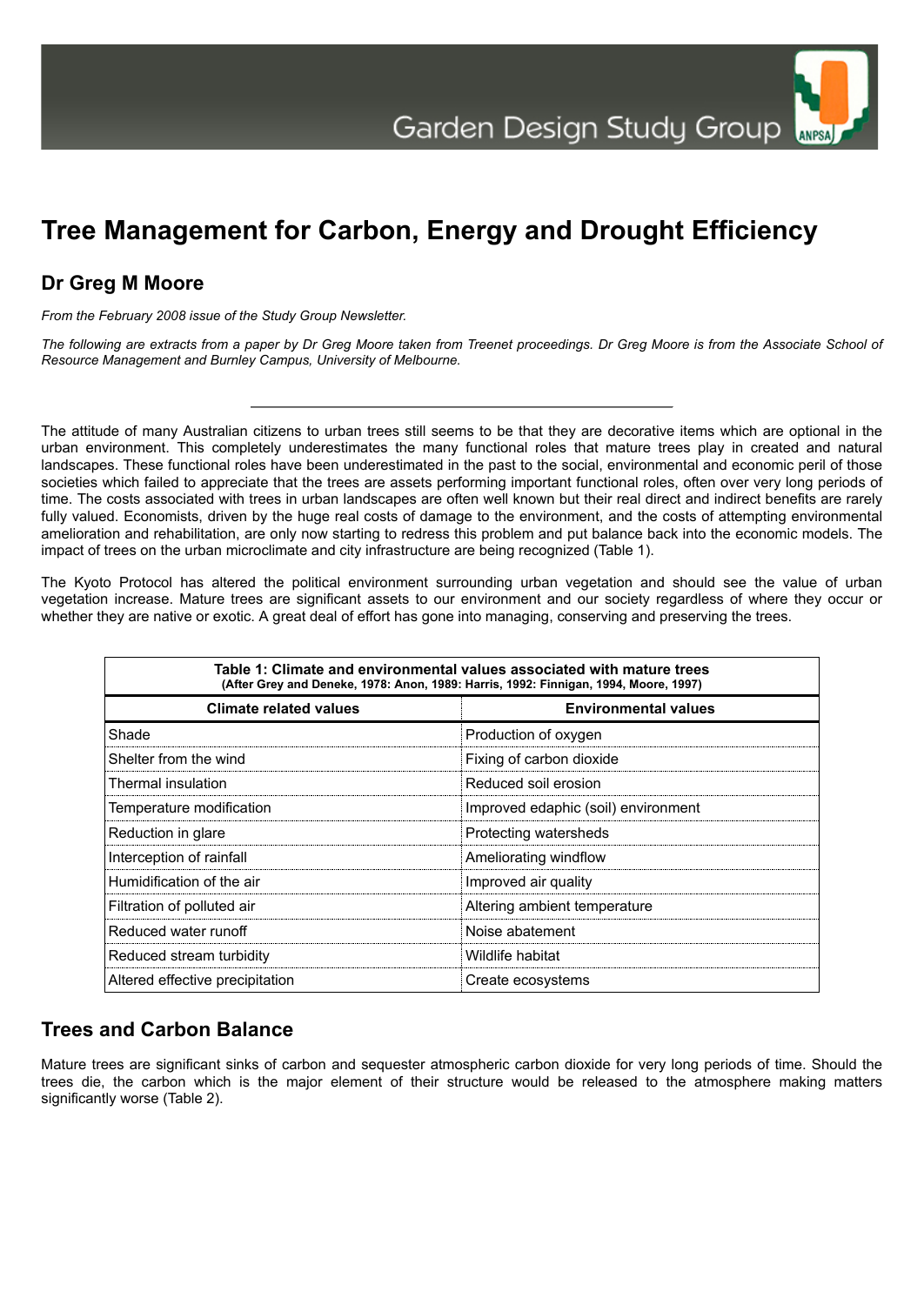| Table 2: Carbon fixed in urban trees in inner Melbourne                       |                  |  |
|-------------------------------------------------------------------------------|------------------|--|
| Estimated number of trees in private and public open space in inner Melbourne | 100.000          |  |
| Average weight of whole tree, including above and below ground components     | 100 tonnes       |  |
| Water content of tree (approximation)                                         | 80%              |  |
| Dry matter mass of trees (varies so conservative estimate)                    | <b>20%</b>       |  |
| Carbon content of dry matter (varies so conservative estimate)                | 50%              |  |
| Amount of carbon sequestered in each tree                                     | 10 tonnes        |  |
| Total carbon sequestered in urban trees of inner Melbourne                    | 1,000,000 tonnes |  |

If we take these calculations further, it can be calculated what effect pruning such mature trees might have in terms of carbon (Table 3). Data for 30% canopy reduction are shown.

| Table 3: Carbon lost in pruning mature urban trees canopies               |            |  |  |  |
|---------------------------------------------------------------------------|------------|--|--|--|
| Average weight of whole tree, including above and below ground components | 100 tonnes |  |  |  |
| Amount of carbon sequestered in each tree                                 | 10 tonnes  |  |  |  |
| Amount of carbon sequestered in the canopy of each tree                   | 5 tonnes   |  |  |  |
| Amount of carbon lost if 30% of canopy pruned from each tree              | 1.5 tonnes |  |  |  |

Given that pruning contracts and operations managed by local governments usually involve hundreds or perhaps even thousands of trees, it is worth estimating overall carbon losses for 100 trees (Table 4). Furthermore, if you value carbon at AUD\$10.00 per tonne, the significance of the losses becomes clearer. When these values are considered it becomes apparent that they could affect the economic value of pruning as a management tool, and could see the rapid move to underground services. This is especially so when costs for 3 and 5 year pruning cycles are calculated.

| Table 4: Carbon lost and its value for pruning 100 mature urban trees canopies |             |  |
|--------------------------------------------------------------------------------|-------------|--|
| Percentage of canopy pruned                                                    | 30%         |  |
| Amount of carbon lost from 100 trees                                           | ⊧150 tonnes |  |
| Value of carbon pruned from 100 trees                                          | \$1,500.00  |  |

There is also growing evidence that there has been a general and significant undervaluation of carbon fixed below ground by mycorrhizae and the other microbes associated with plant root systems.

## **Drought and changed weather patterns**

The current drought that has affected the south eastern part of Australia is unprecedented over the period for which we have data. It has been a chronic drought with below average rainfall month after month, and year after year. It is not known whether this drought is a part of a regular natural pattern that occurs over a longer period of time, as current meteorological data are too recent to reveal such patterns. There has been huge public interest in efficient and effective water use and conservation. Restrictions to water use have been applied to urban gardens, parks and streetscapes and these have placed the vegetation under considerable stress. There have been debates about whether trees - native or exotic - should be irrigated over the summer, and suggestions that perhaps the drought should take its course and consequently trees could be left to die. This is neither asset nor environmental management! Our knowledge of trees and particularly their root biology can be applied to effective and efficient management practices (Table 5).

| Table 5: Tree management imperatives at times of drought and climate change         |  |  |
|-------------------------------------------------------------------------------------|--|--|
| Since absorbing roots are near the soil surface, use this in management             |  |  |
| Plant trees in large mulched beds                                                   |  |  |
| Mulch of any type is beneficial, but organic mulches have much to offer             |  |  |
| Large old trees must use significant amounts of water                               |  |  |
| A few irrigations over summer will see trees through the driest periods of the year |  |  |
| Focus on younger trees so that there are new generations of trees for the future    |  |  |
| Select trees wisely for the particular landscape role that is intended              |  |  |
| Consider water efficiency as part of any urban tree management program              |  |  |

Mature trees will have a significant place in urban landscapes of the future and they must be managed to ensure that they remain healthy and fulfil the full potential of their lifespans. Through recognizing tree structure, appropriate space must be provided for